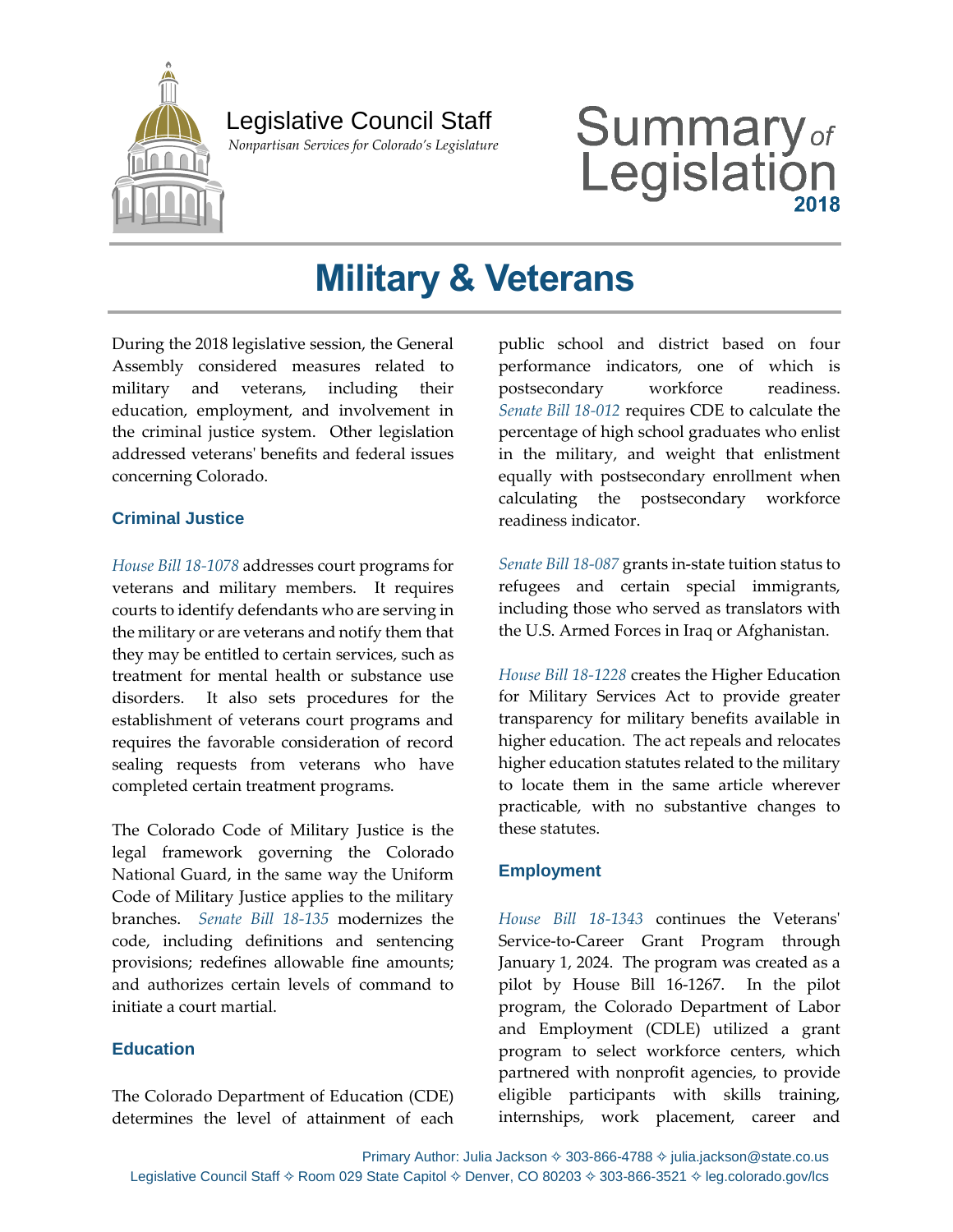### **Military & Veterans (cont'd)**

professional counseling, and other related support services. In addition to extending the program's timeframe, HB18-1343 expands eligibility for program services to include persons actively serving in the U.S. Armed Forces and within six months of discharge and members of the National Guard or Reserves who have completed initial entry training. The bill also requires CDLE to develop an evaluation process for the effectiveness of the program.

*[House Bill 18-1095](https://leg.colorado.gov/bills/hb18-1095)* changes eligibility requirements for spouses of active military personnel seeking a Colorado teaching license. Teachers who hold a license in another state can receive a Colorado teaching license if they have three years of teaching experience. Prior to this bill, the three years had to be continuous; under the bill, it can be any three years within the previous seven years. *[House Bill 18-1130](https://leg.colorado.gov/bills/hb18-1130)* extends this change to any teacher or special services provider holding a comparable license in another state, rather than only military spouses.

As passed by the Senate, *[Senate Bill 18-044](https://leg.colorado.gov/bills/sb18-044)* would have allowed private employers to give preference to veterans when hiring, promoting, and retaining employees as long as the veterans are equally as qualified as other individuals. The House of Representatives amended the bill to require a study as to whether or not the General Assembly should enact legislation encouraging veterans' preferences for private employers. The bill was deemed lost after the Senate voted to adhere to its position.

*[Senate Bill 18-112](https://leg.colorado.gov/bills/sb18-112)*, which was postponed indefinitely, would have created the Veterans Outdoor Terrain Restoration and Recreation Mental Health Grant Program in the Department of Military and Veterans Affairs. The program would have provided grants to organizations that provide services for veterans to engage in outdoor restoration or recreation activities to ensure the health and well-being of the participants.

#### **Veterans' Benefits**

*[House Bill 18-1060](http://leg.colorado.gov/bills/hb18-1060)* allows a state income tax deduction for military retirement benefits received by individuals under age 55, available for tax years 2019 through 2023 and with a cap on the maximum deduction. The cap is \$4,500 for 2019, increasing to \$15,000 by 2022. All qualifying taxpayers aged 55 to 64 could already deduct up to \$20,000 in retirement income, from both military and non-military sources.

*[House Bill 18-1337](http://leg.colorado.gov/bills/hb18-1337)* creates a veterans' one-stop center in Grand Junction, operated by the Department of Military and Veterans Affairs, for the purpose of providing a central and accessible location where veterans, service members, and their family members in the western portion of the state may have access to assistance and resources.

*[House Bill 18-1218](http://leg.colorado.gov/bills/hb18-1218)* expands the sales and use tax exemption for veterans' charitable organizations to include regular activities of these organizations, instead of only their events, meetings, or other functions.

*Senate [Bill 18-157](http://leg.colorado.gov/bills/sb18-157)*, which was postponed indefinitely, would have created a state Women Veterans Office and Steering Committee in the Office of the Governor.

#### **State-Federal Relations**

*[Senate Joint Memorial 18-003](http://leg.colorado.gov/bills/sjm18-003)* encourages the U.S. Congress to approve and fund a new Veterans Administration hospital in southern Colorado. *[Senate Joint Resolution 18-005](http://leg.colorado.gov/bills/sjr18-005)* approves the installation of a bronze sculpture of the crest of the U.S.S. Colorado submarine and accompanying explanatory plaque in the State Capitol Building.